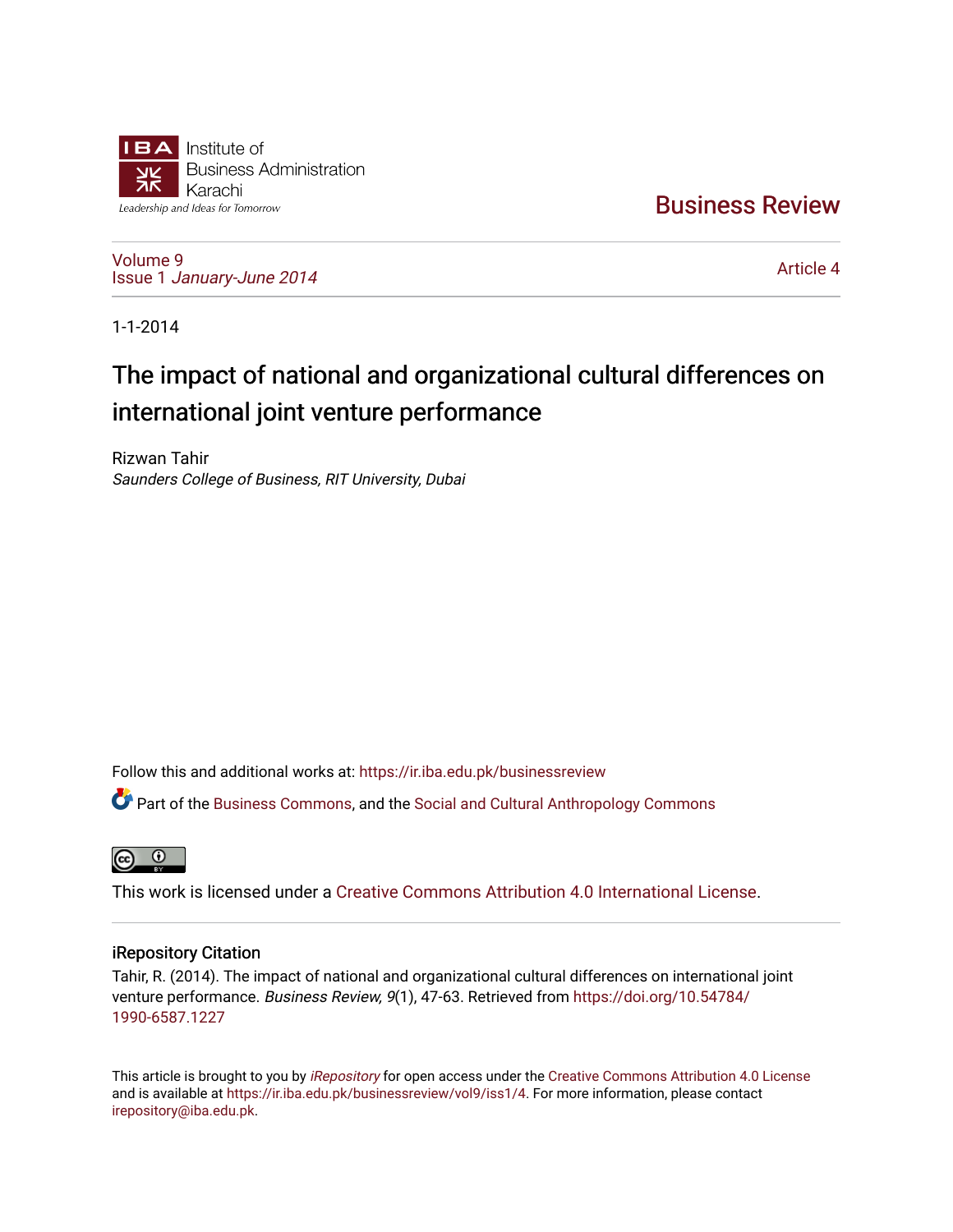# **ARTICLE**

# **THE IMPACT OF NATIONAL AND ORGANIZATIONAL CULTURAL DIFFERENCES ON INTERNATIONAL JOINT VENTURE PERFORMANCE**

Rizwan Tahir *Saunders College of Business RIT University Dubai* 

# **Abstract**

*The purpose of this study is to theoretically explore how national cultural differences, organizational cultural differences and trust between partners can influence IJV performance. Findings from previous studies have been mixed, and this study attempts to address the relationship and performance issues by theoretically advancing a model to explain the inconclusive results found to date. Based on previous research, the findings of this study are as follows. Firstly, in terms of the relationship between national cultural differences and IJV performance, differences in the national cultures of IJV partners adversely influence IJV performance. Secondly, in the case of the relationship between organizational culture and IJV performance, differences in organizational culture between IJV partners create organizational problems that adversely influence IJV performance. Thirdly, with regard to national versus organizational cultural differences and IJV performance, organizational cultural differences represent the visible differences between, as opposed to the latent effects of, cultural differences, and these may cause greater interaction problems between the IJV partners. Fourthly, in terms of partnership trust and IJV performance, partnership trust positively influences partner interaction and venture performance. Finally, in the case of national culture, partnership trust and IJV performance, it is argued that national and organizational cultural differences adversely influence process- based trust producing mechanisms, or partnership trust. It is also empirically established that partnership trust significantly influences IJV performance. Therefore, partnership trust mediates the relationship between cultural differences and IJV performance through a chain of interactive processes.* 

# **Introduction**

Growth in global markets and technologies has resulted in a dramatic increase in the number of International Joint Ventures (IJVs) (Alter & Hage 1993; Geringer & Woodcock 1989; Harrigan 1988; Hergert & Morris 1988; Pothukuchi 1999), even though JVs are considered to be risky due to high failure rates (Blodgett 1992; Geringer & Hubert 1989; Harrigan 1985; Parkhe 1993c; Porter & Fuller 1986). An estimated 37% to 70% of IJVs are reported to suffer performances issues leading to very costly failures (Deloitte, Haskins & Sells International 1989; Fedor & Werther 1995; Harrigan 1985; Janger 1980). Fedor and Werther (1995:36) conclude that "an analysis of the partner's culture before structuring the cooperative venture appears to be extremely uncommon, even though this failure may lead to costly and disruptive upheavals". A common theme in the cross-cultural literature is that ventures between culturally similar partners are more likely to be successful than ventures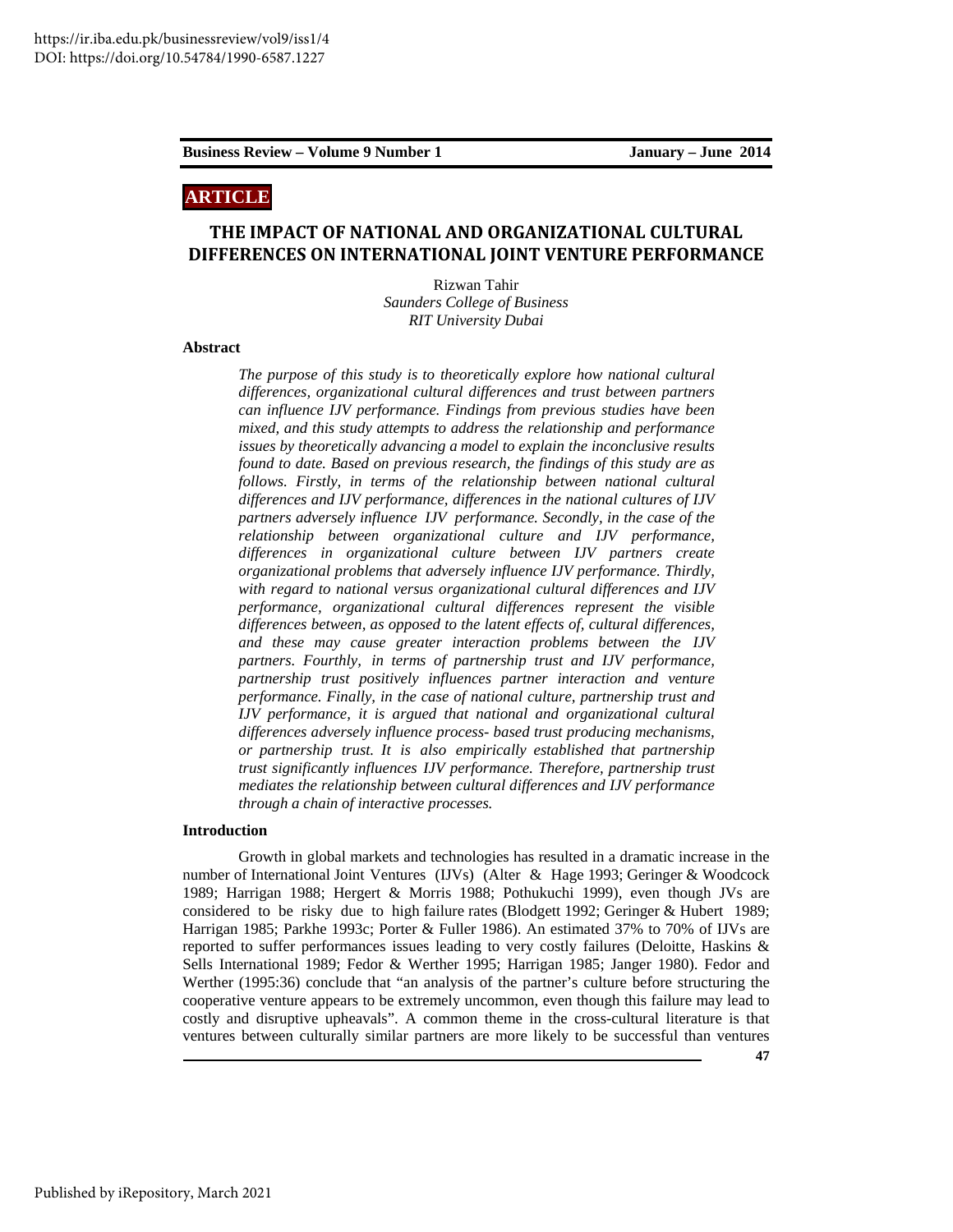between culturally dissimilar partners, and that partners should, therefore, try to avoid cultural dissimilarities (Fedor & Werther 1995; Harrigan 1985; 1988; Killing 1983; Lane & Beamish 1990**;** Pothukuchi 1999). Some studie found a positive relationship between national cultural differences and IJV performance (see Park & Ungson 1997), others found a negative relationship (e.g., Killing 1983; Harrigan 1985; Lane & Beamish 1990; Geringer & Herbert 1991), and still others found no relationship at all (e.g. Benito & Gripsrud 1992; Sharma & Johanson 1987; Terpstra & Yu 1988). In all, empirical findings have been mixed and inconclusive in terms of cultural differences and their role in IJV performance. These contradictory findings increase the need for further theoretical and empirical research, and this study attempts to clarify our understanding of these complex relationships. The purpose of this study is to theoretically examine how national cultural differences, organization cultural differences and trust between partners can influence IJV performance. More precisely, it attempts to develop a theoretical framework and empirical support for two aspects of IJVs performance: first, the influence of national and organizational culture differences on joint venture performance, and second, the influence of national and organizational cultural differences on partnership trust and, consequently, IJV performance. A focus on partnership trust suggests a process-oriented theoretical approach to this study. It has been argued (Lane & Beamish 1990; Pothukuchi 1999) that understanding the behavioural processes affecting inter-organizational relationships is central to successful performance. If organizational and national cultural differences affect performance through a mediating variable, then understanding the nature of this mediating variable is critical.

This study differs from the previous research in two aspects. Firstly, of consistency in previous results may be attributed to inadequate theoretical and empirical development. Researchers have limited their focus to only selected dimensions of cultural difference and have tended to ignore other dimensions that may have significant influence. For instance, previous studies (e.g. Hennart & Larimo 1998) focused on the influence of national cultural differences and ignored the role of organizational cultural differences. Harrigan (1988:222) notes: "comments from interviewed managers lead me to suspect that cultural homogeneity among sponsors is more important to venture success than symmetry in their national origins".

 Secondly, previous studies paid little attention to the behavioral processes involved in cross-cultural interactions, even though these processes are considered to be critical to joint venture performance (Lane & Beamish 1990; Parkhe 1991; Ring & Van De Ven 1994**;**  Pothukuchi 1999). For example, studies on cross-cultural joint ventures have not considered how partnership trust influences venture performance. Lane and Beamish (1990:88) note: "We believe that the behavioral and cultural differences contributing to successful or unsuccessful cooperative ventures have not yet been fully explored or understood". A study on how cultural differences affect joint venture performance is important because it has been extensively argued that cultural differences between joint venture partners elicit conflicting behaviors that may lead to joint venture failure (Alter & Hage 1993; Geringer & Herbert 1989; Harrigan 1985; Parkhe 1993c; Pothukuchi 1999). This study that attempts to create a theoretical construct, based on empirical data that explains how national cultural differences, organizational cultural differences and trust between partners can influence IJV performance.

 The present study proceeds in the following order. In the next section the theoretical and empirical literature on joint ventures will be summarized and the influence of national cultural differences, organizational cultural differences and partnership trust on the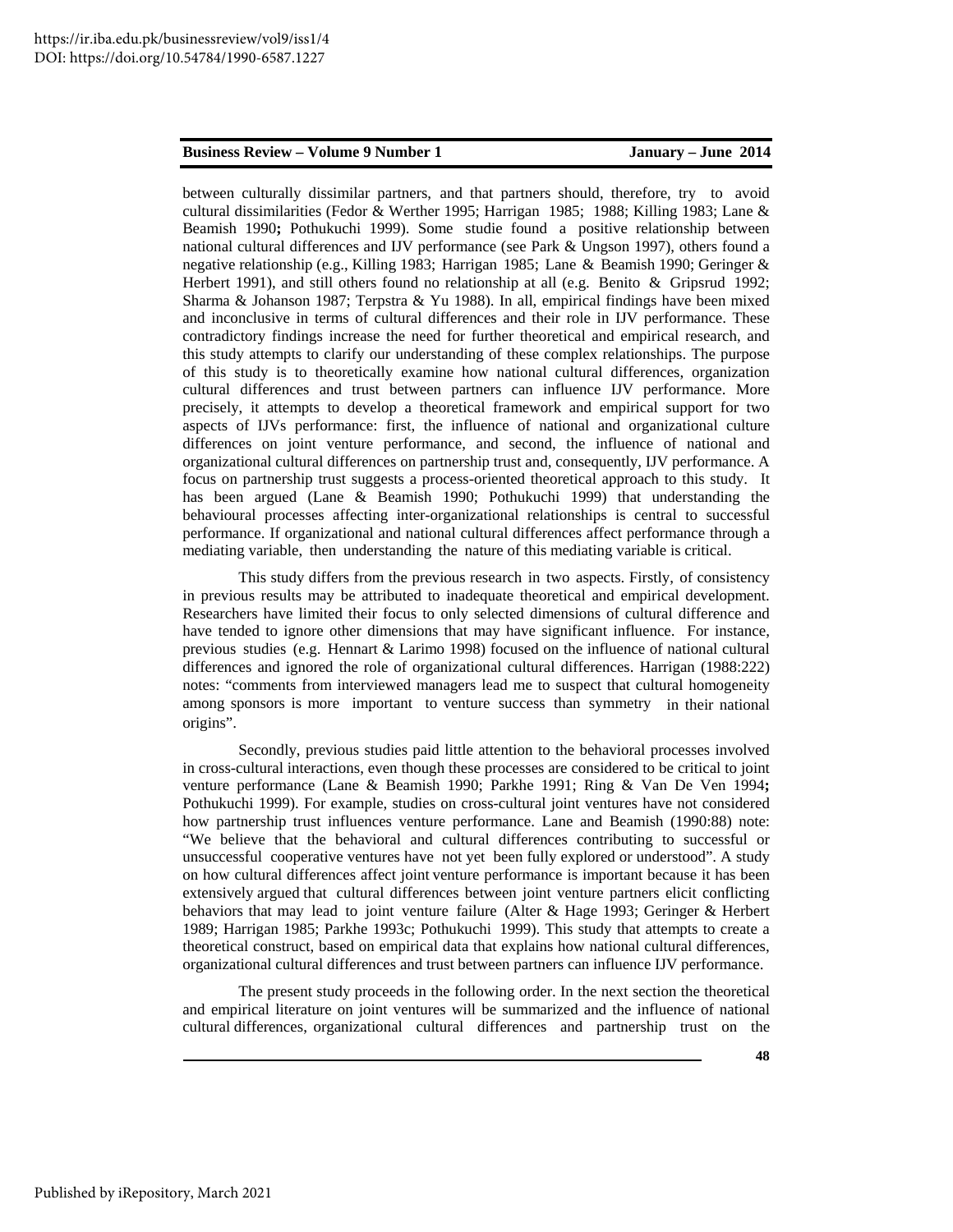performance of international joint ventures will be discussed. The summary and main conclusions of the study will be presented in section three.

# **Theory and Hypotheses**

# *Cultural differences and IJV performances*

 Culture is defined as the transmitted patterns of values, ideas and other symbolic systems that shape behavior (Kroeber & Kluckhohn 1952), and IJV partners may vary based on national culture and/or organizational culture. In an empirical study of 40 countries, Hofstede (1980) found that a national culture varies along four dimensions: Power distance, Uncertainty avoidance, Individualism and Masculinity. Power distance refers to inequality among people in areas such as prestige, wealth and power, and countries differ in the value they attach to status in these areas. Uncertainty avoidance refers to the tolerance for uncertainty and ambiguity, and individualism, refers to the degree of focus on the individual, as opposed to the collective or group, prevailing in a given country.

**Figure 1: The framework for the present study**



 Masculinity represents the extent to which people in a country endorse goals typically ascribed to men such as competitiveness and assertiveness. Subsequent to Hofstede's original study, work with Michael Bond resulted in the addition of a fifth dimension: Confucian Dynamism (Adler, 2002). This is the degree to which a culture focuses on traditional values and is prepared to put off meeting immediate needs to access other benefits at a later stage. It is sometimes described as long and short-term focus.

 In Hofstede's model, national culture has been modeled on the five values described above. In further studies, organizational culture has been modeled on six organizational practices (Hofstede, Neuijen, Daval & Sanders 1990). In a study that spanned 10 organizations (20 organizational units) located in two countries (Denmark and Netherlands), the researchers surveyed cultural factors such as symbols, heroes, rituals and values. They concluded that organizational culture is represented by six core management practices that differentiate organizations in their management orientation. These orientations are: (1) Process versus Result Orientation; (2) Employees versus Job Orientation; (3) Parochial versus Professional Orientation; (4) Open versus Closed System Orientation; (5) Loose versus Tight Control Orientation; and (6) Normative versus Pragmatic Orientation. The first dimension process versus result orientation differentiates organizations based on their concern with means (process-oriented), versus concern with goals (result-oriented). The second dimension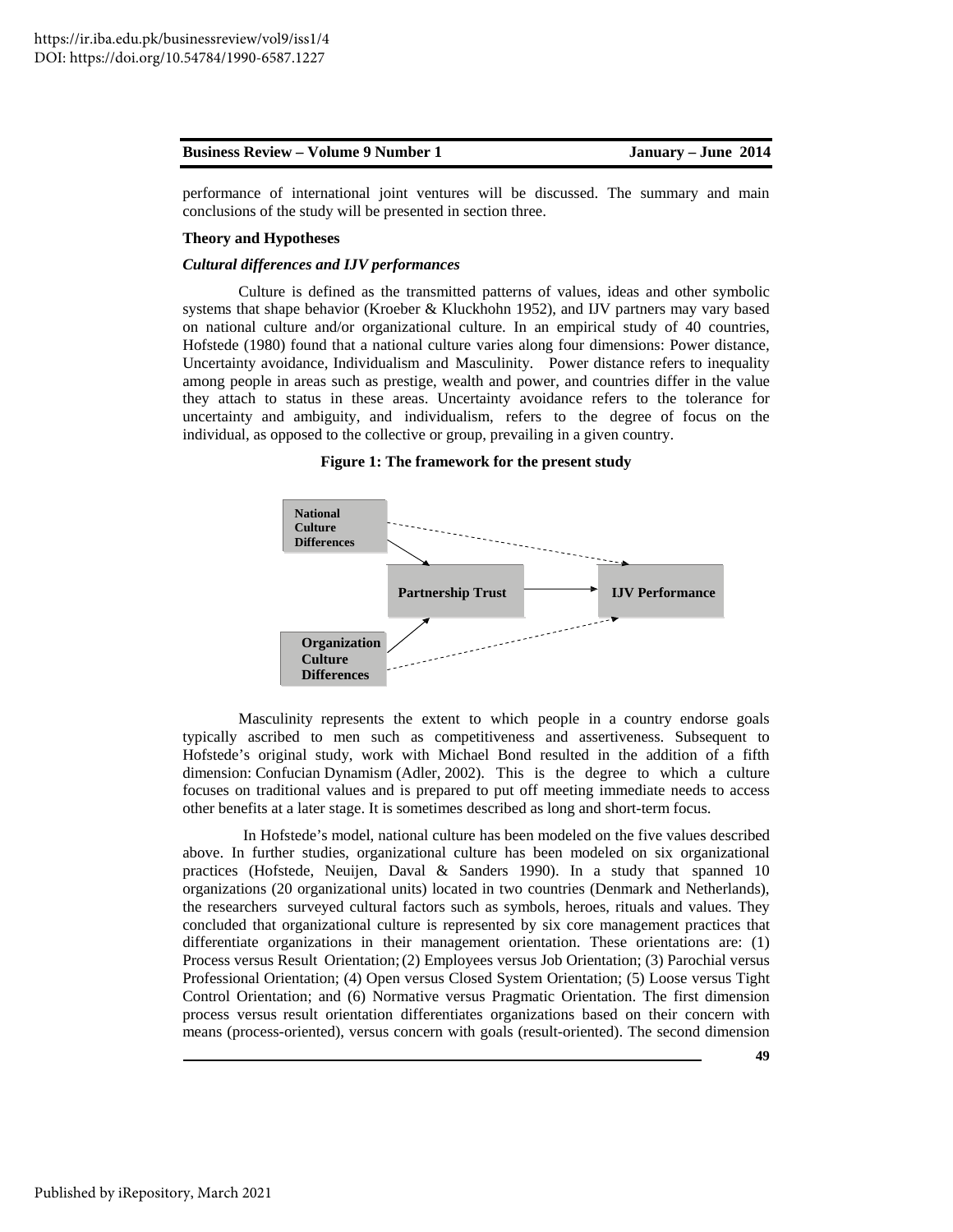employee versus job orientation differentiates organizations on the basis of their concern for people (employee-oriented) versus a concern for getting the job done (job-oriented). The third dimension parochial versus professional differentiates organizations *on the basis of employees who derive* their identity largely from the organization (parochial) as opposed to from their type of job (professional). Based on system theory, the fourth dimension, open versus closed system orientation, differentiates organizations on the basis of the level of interaction within, and external to, the organization. Often, this dimension has been associated with measuring the communication climate within the organization (Poole 1985). The fifth dimension, loose versus tight control, refers to the amount of internal structuring in the organization, and finally, the sixth dimension normative versus pragmatic differentiates organizations based on their customer orientation.

#### *National Cultural Differences and IJV Performance*

 Researchers have argued that differences in partners' national culture are problematic because they can cause interaction problems that ultimately adversely influence performance (Adler 1986; 1989; Goldenberg 1988; Harrigan 1988; Parkhe 1991; Tallman & Shenkar 1994). Cross-national joint ventures have been reported to suffer from communication, cooperation, commitment and conflict resolution problems caused by partners' behavioral differences.

 Communication between cross- national partners is often cited as problematic (Adler 1986; Anderson & Weitz 1989; Camerer 1988; Sawyer 1965; Pothukuchi 1999). National cultural differences are seen to cause communication problems based on misperceptions, misinterpretation and misevaluation caused by underlying differences in values and practices (Adler 1997). In culturally diverse settings communication problems are exacerbated since perceptions, interpretations and evaluations differ, and the meaning of what is communicated is beyond words (Adler 1986; 1997). Values and thinking patterns associate underlying meaning to the words, in addition to non-verbal communication, and these underlying differences can lead to miscommunication.

 Cooperative behavior (the propensity to cooperate) is seen by some researchers to vary based on differences in national cultures and ethnic grouping (Adler & Graham 1989; Chen, Chen & Meindl 1998; Cox 1993; Pothukuchi 1999). DeVos (1980) offers a theoretical explanation for the differing propensities to compete and cooperate. DeVos further argues that Anglo Americans tend to have a cognitive style that is "field-independent," a style that encourages autonomous decision- making and individual competition in social interaction (linking closely with Hofstede's *individualism* dimension). By contrast, Mexican Americans and Black Americans tend to think and respond in a "field-dependent" manner, leading them to employ more interdependent and cooperative styles (linking more closely to Hofstede's *collectivism* dimension). Likewise in the context of IJVs, it has been argued (Parkhe 1993d) that diversity along each cultural characteristic can be instrumental in erecting significant barriers to effective cooperation.

 Commitment-generating mechanisms are different among different cultures, and the differences make it difficult to generate commitment in joint ventures (Agarwal 1993). Cullen, Johnson and Sakano (1995), for example, found that though both U.S and Japanese partners related their level of commitment to perceived benefits (satisfaction and economic performance), the partners differed in their perception of satisfaction. The Japanese partners perceived long-term organizational performance as a measure of satisfaction and emphasized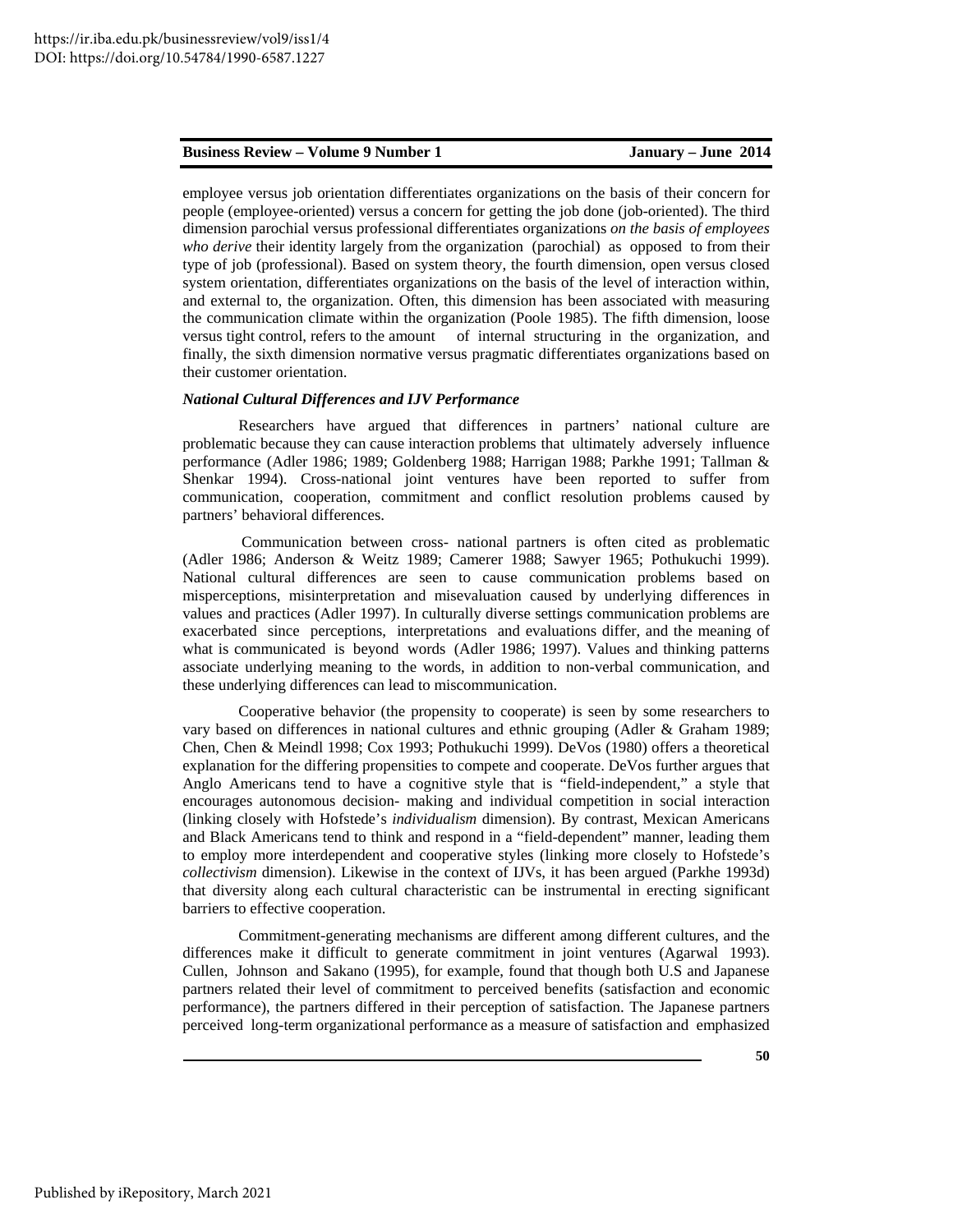|  | <b>Business Review – Volume 9 Number 1</b> | January – June 2014 |  |
|--|--------------------------------------------|---------------------|--|
|--|--------------------------------------------|---------------------|--|

the nature of relationship as an important factor for commitment, while their western counterparts are concerned with immediate results (linking with Hofstede's *Confucian Dynamism* dimension). Therefore, as with cooperation, when commitment generating mechanisms differ from country to country, commitment between cross-national partners is affected by their national cultural differences.

Finally, conflict resolution is found to be problematic because conflict resolution methods vary across cultures (Henderson 1975; Sakano & Onzo 1990; Shenkar & Zeira 1992). For example, US managers prefer to use direct and confrontive legal tactics in dealing with other firms when other methods fail, whereas Japanese managers prefer flexibility in responding to unfolding problems and avoid using formal detailed contracts that stress strict performance and enforcement (Henderson1975). Similarly Johnson, Sakano & Onzo (1990) studied the role of cultural differences in conflict resolution between U.S and Japanese firms, and found that aggressive influence, as practiced in western channels, is not effective with the Japanese counterparts. Based on previous studies, it can be argued that differences in national cultures of partners caused communication, cooperation, commitment and conflict resolution problems and these interaction problems are found to adversely influence joint venture performance. Hence,

# *H1 National cultural differences negatively influence international joint venture performance.*

# *Organizational Cultural Differences and IJV Performance*

The organizational culture dimensions outlined by Hofstede and colleagues (1990) identify practices followed in organizations, and these are typified by a set of desirable and expected behaviors. Accordingly, typical practices and behaviors exhibited by partners reflect behaviors considered appropriate for the functioning of their respective organizations. When partners in a joint venture differ in their practices, these differences result in conflicting behaviors, leading to misunderstanding and interaction problems. The following discussion highlights how each dimension of organizational culture is grounded in a management principle upon which partnership differences may lead to interaction problems.

# *Process versus Result Orientation Dimension*

 Hofstede et al. (1990) stated that process-oriented organizations are concerned about the means by which organizations achieve a goal as opposed to the achievement of the goal itself. On the other hand, task-oriented organizations, according to Harrison (1972), consider the achievement of the super-ordinate goal as the ultimate objective of the organizational members. Altman and Baruch (1998) added that task oriented organizations allows members flexibility in communication and choosing allies. Monge and Eisenberg (1987) concluded that process-oriented and task-oriented organizations differ in their communication networks. Joint ventures typically face a complex environment, and a more decentralized (as opposed to centralized) communication network, therefore is likely to achieve both high performance and, potentially, high morale (Baskin & Aronoff 1980). However, when partners differ in the nature of their communication networks, poor communication networks can develop along with ineffective communication and, ultimately, a lack of commitment (Jablin 1987a). Thus, differences along this dimension lead to communication and commitment problems between partners and these can adversely influence IJV performance.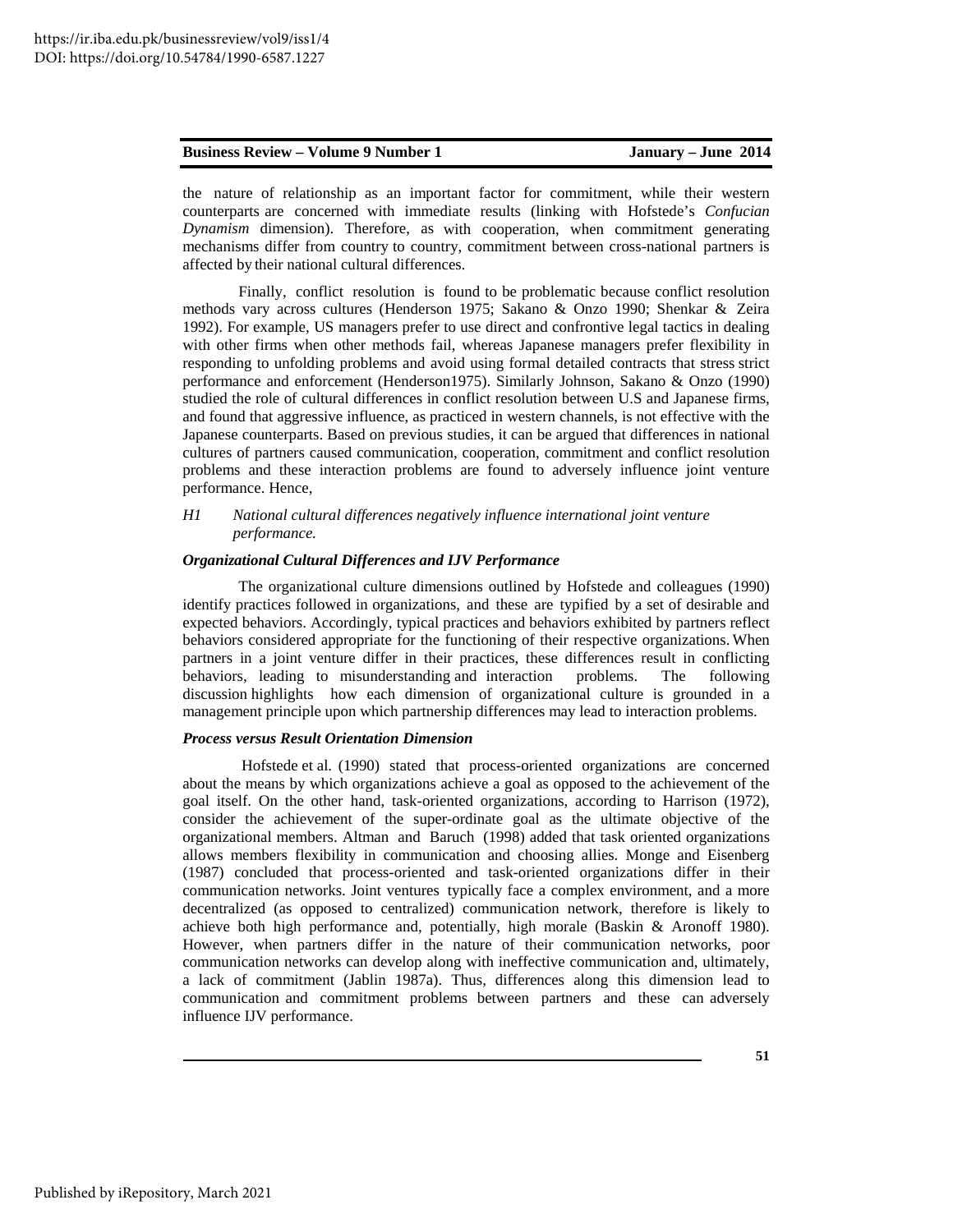#### *Employees versus Job Orientation Dimension*

 This dimension examined the attitudes an organization holds towards the employees. Hofstede et al. (1990) compared this dimension to that of Blake and Mouton's (1964) managerial grid. Blake and Mouton (1964) proposed that in job-oriented organizations leaders are more focused on the task at hand, whereas in employee-oriented organizations, leaders are more concerned about their subordinates or employees. The employee-oriented organization's reason for existence is fulfillment of employee's needs where helpfulness and caring are vehicles for managing the employees in the organization. The emphasis is on cohesiveness, participation and teamwork, where interpersonal relationships hold the organization together. The role of manager in such organization is that of a facilitator and a mentor. In the context of joint venture, it has been argued (Jablin 1987a; 1987b) that the differences in opposing styles of superior-subordinate interaction result into conflicting communication methods and, ultimately, organizational commitment problems.

# *Parochial versus Professional Orientation Dimension*

 This dimension refers to the identity of the employee. Parochial cultures comprise employees who derive their identity from the organization, whereas employees from professional cultures derive their identity from their jobs (Hofstede et al. 1990). Hofstede et al. (1990) also note that these two characteristics have been well known in the field of sociology, where they have been referred to as local versus cosmopolitan, contrasting their frame of reference (internal or external). Poupart and Hobbs' (1989) participative culture is similar to that of parochial culture, and employees in the participative culture derive their identification from the mission of the organization. Poupart and Hobbs (1989) also suggested that certain organizations are professionally oriented. The identification of employees in such organizations is related to their profession rather than the organization.

# *Open versus Closed Systems Orientation Dimension*

This dimension of organizational culture refers to the perception of employees about the communication climate in their organizations. Open systems refer to a healthy communication climate between organization members whereas a closed system refers to a secretive and closed communication climate in the organization. Poupart and Hobbs (1989) stated that bureaucratic organizations tend to be closed due to formalization of the information. Information flow in bureaucracies seems to be vertical and distorted (Poupart & Hobbs 1989) as opposed to information flow in participative or entrepreneurial organizations. When communication is strained due to incongruent practices between partners, mismatching expectations lead to strikingly conflicting behavior, resulting into commitment problems (Jablin 1987b).

#### *Loose versus Tight Control Orientation Dimension*

The fifth dimension mentioned by Hofstede et al. (1990) referred to the internal structuring of the organization. Tightly controlled organizations tend to be strict with respect to employee dress code, punctuality and cost-consciousness. O' Reilly *et al*'s (1990) dimension of attention to detail is similar to that of Hofstede et al's (1990) tightly control organizations. O' Reilly *et al*. (1990) suggested that detail oriented organizations tend to be precise in their operations and analytical. In the context of a joint venture, if the partners perceived each other to be practicing differing levels of control, it may be a reflection of inadequate or unresponsive communication between the partners. Differences along this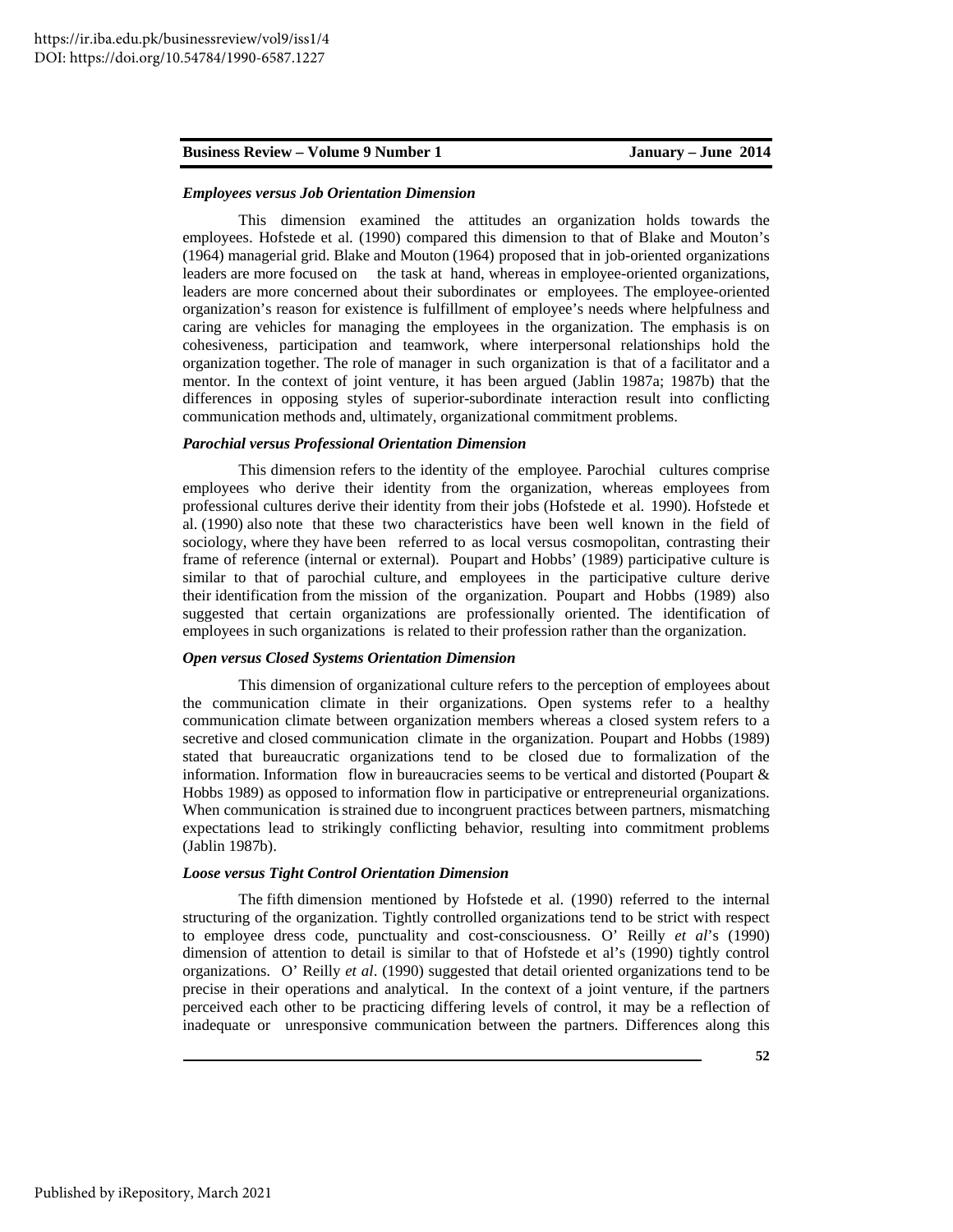dimension represent a mismatch in the level of organizational control and corresponding differences in the communication practices.

#### *Normative Versus Pragmatic Orientation Dimension*

It categorizes organizations into rule oriented (normative) versus customer orientated (pragmatic) based on Peters and Waterman (1982)'s maxim: staying close to the customer. The obsession with customer orientation often results in different, differentiating practices between organizations within the same industry. In the context of a joint venture, when partners differing on this dimension team up, they differ in terms of acceptable practices, in the execution of these practices and in expectations of performance. The resulting differences will be all encompassing, influencing member behavior in all aspects of the business (Peters & Waterman 1982).

 To sum up, differences in partners' organizational cultures represent opposing management practices that result in conflicting expectations and behaviors. Interaction problems are both the drivers and results of communication and commitment problems. When partners conflict in any one area, this may lead to problems in other areas of communication, cooperation, commitment and conflict resolutions management (Anderson & Narus 1990; Baskin & Aronoff 1980; Jablin 1987a; 1987b; Pothukuchi 1999). In other words, differences in organizational practices result into interaction problems between partners, and these, in turn, adversely influence joint venture performance. Hence,

*H2 Organizational cultural differences between partners negatively influence international joint venture performance.* 

### *National versus organizational cultural differences and IJV performance*

 Several earlier studies (e.g. Fey, Beamish & Makino 1995) have found conflicting or non-significant findings in terms of how national cultural affects merger and acquisition performance. However, traditional IJV scholars (e.g. Schuller, Dowling & Cieri 1992; Brown 1990) have suggested that national and cultural similarity positively affect IJV performance. Their reasoning is that they perceive national cultural homogeneity to be less important as a determinant of IJV performance than is organizational cultural similarity (Fey 1997). Similarly Brown, Rugman and Verbeke (1989:237) hypothesize that in IJVs "the compatibility of organizational cultures is more important than similarity of national origin." However, the relative influence of national versus organizational culture differences on joint venture performance has not been examined extensively in the literature (Hofstede et al. 1990). Considering that these two constructs possess different characteristics, it is of theoretical and practical significance to explore which of these two have more influence on the performance of IJV.

 As noted above, whereas national cultural differences represent values that are latent, subtle and, as such, are not observable, organizational culture differences are reported to represent the visible and striking aspect of common practices: symbols, heroes and rituals that represent a discrete number of independent dimensions are well rooted in organizational theory (Hofstede et al., 1990). There are, therefore, basically two reasons to believe that the organizational culture differences are more directly related to IJV performance than the national cultural differences. Firstly, organizational cultures represent management practices that are directly relevant to IJV performance, as opposed to national cultures that are rooted in societal values and are, therefore, related in a more indirect way. In other words,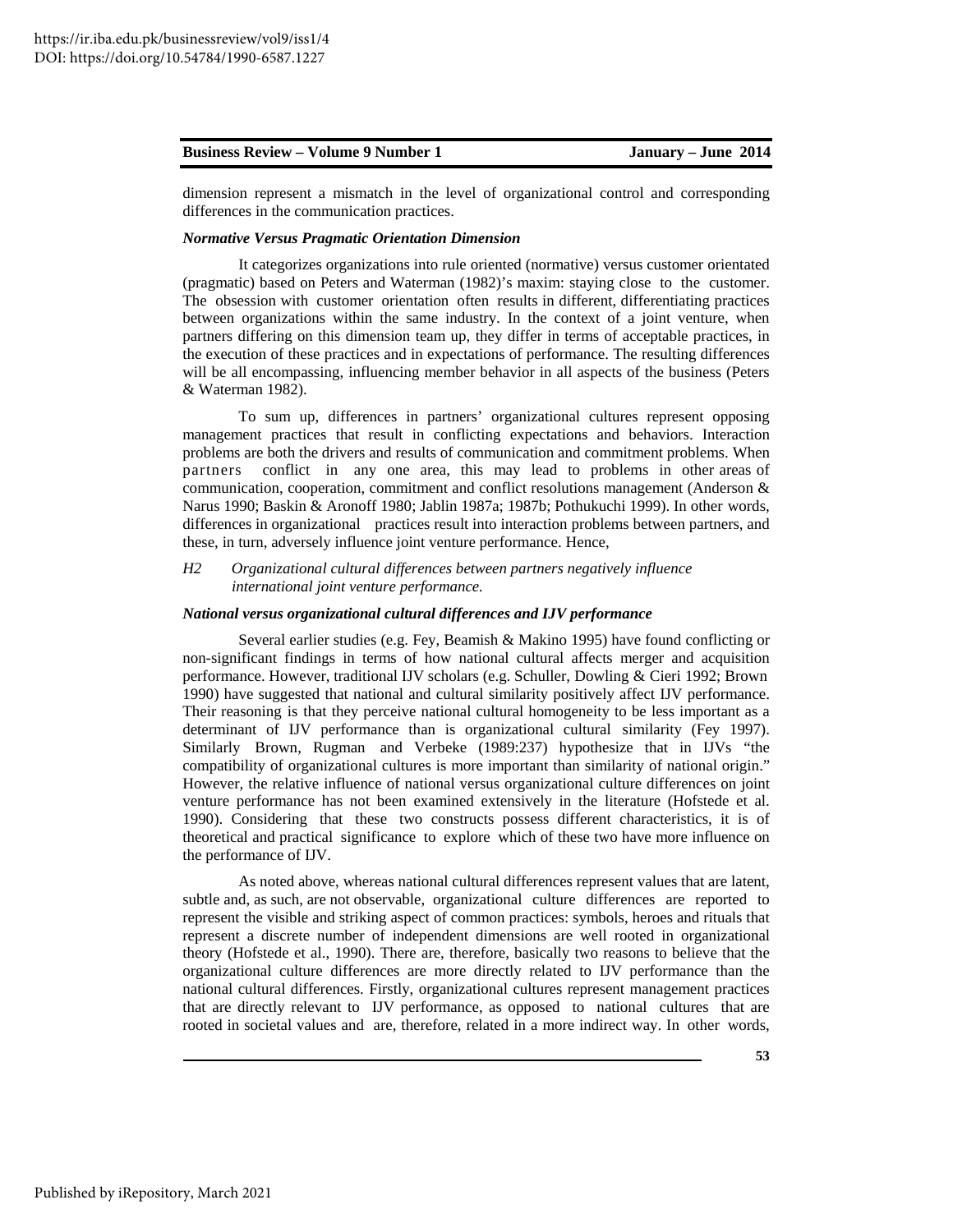the influence of organizational culture is more context- specific to joint venture performance than national culture. Secondly, from a social learning theory (SLT) perspective (Bandura 1977), it has been argued that when partners begin to interact, they observe only the visible and striking behavior differences as opposed to unobservable latent differences (Black & Mendenhall 1991). Therefore, by definition, since organizational cultural differences represent the visible differences, they cause greater interaction problems, thus leading to adverse influence on IJV performance. Similarly Black and Mendenhall (1991) argued that partners encountering a new culture tend to pay attention only to those elements of the new culture that are similar to their home culture, or they super impose familiarity on anything that even resembles familiar clues.

 This selective cognition results in a honeymoon period during which cross- cultural joint ventures survive in spite of cultural differences. There are three reasons for such a behavior. First, a lack of familiarity with new cultures and an inability to recognize negative cues as instances of negative feedback. Second, a propensity to protect prior selfconcepts and ignore recognizable negative feedback in order to maintain the prior selfconcept. Third, relatively little time during the initial encounter may limit the partners' ability and compulsion to recognize negative consequences. Consequently, these factors lead partners to perceive each other's cultures selectively and observe only those factors that are either common to both or are strikingly different (Black & Mendenhall 1991).

 Fichman and Levinthal (1991) also provide a complementary theoretical explanation for understanding the honeymoon period. Partners start a joint venture with an initial stock of assets in form of favorable prior beliefs, trust, goodwill, etc., and these reduce the risk of the venture dissolving even if the initial outcomes of the relationship are unfavorable. To sum up, these theories suggest that partners are selective in their perceptions and have good will in the initial stages of the interaction. Therefore, during this phase, they observe only behaviors that fit positively into pre-existing paradigms, or they notice visible and strikingly conflicting behavior, which, in reality, may or may not culminate in interaction problems later. Importantly though, it is the organizational culture differences that are noticed in terms of positive and/or visibly conflicting behaviors. The less obvious and latent effects of national culture differences are not noted in these early stages. Therefore,

# *H3 Organizational cultural differences affect international joint venture performance more significantly than national culture differences.*

# *Cultural Differences, Partnership Trust and IJV Performances*

 "Trust is a psychological state comprising the intention to accept vulnerability based upon positive expectations of the intentions or behavior of another." "Partnership trust", as opposed to "trust" is more relevant in the joint venture context, and is not yet sufficiently understood, but it continues to draw scholarly attention (Rousseau, Sitkin, Burt & Camerer 1988). Since partnership trust appears to be essential for long-term success, and cultural differences are argued to influence partnership trust, it is necessary to examine the role of culture in terms of building and maintaining trust, and to identify the role of partnership trust on IJV performance.

## *Partnership Trust and IJV Performance*

 Trust is a very important concept in IJVs, and the establishment of trust is seen as fundamental to effective cooperation and successful partnership building. Further, trust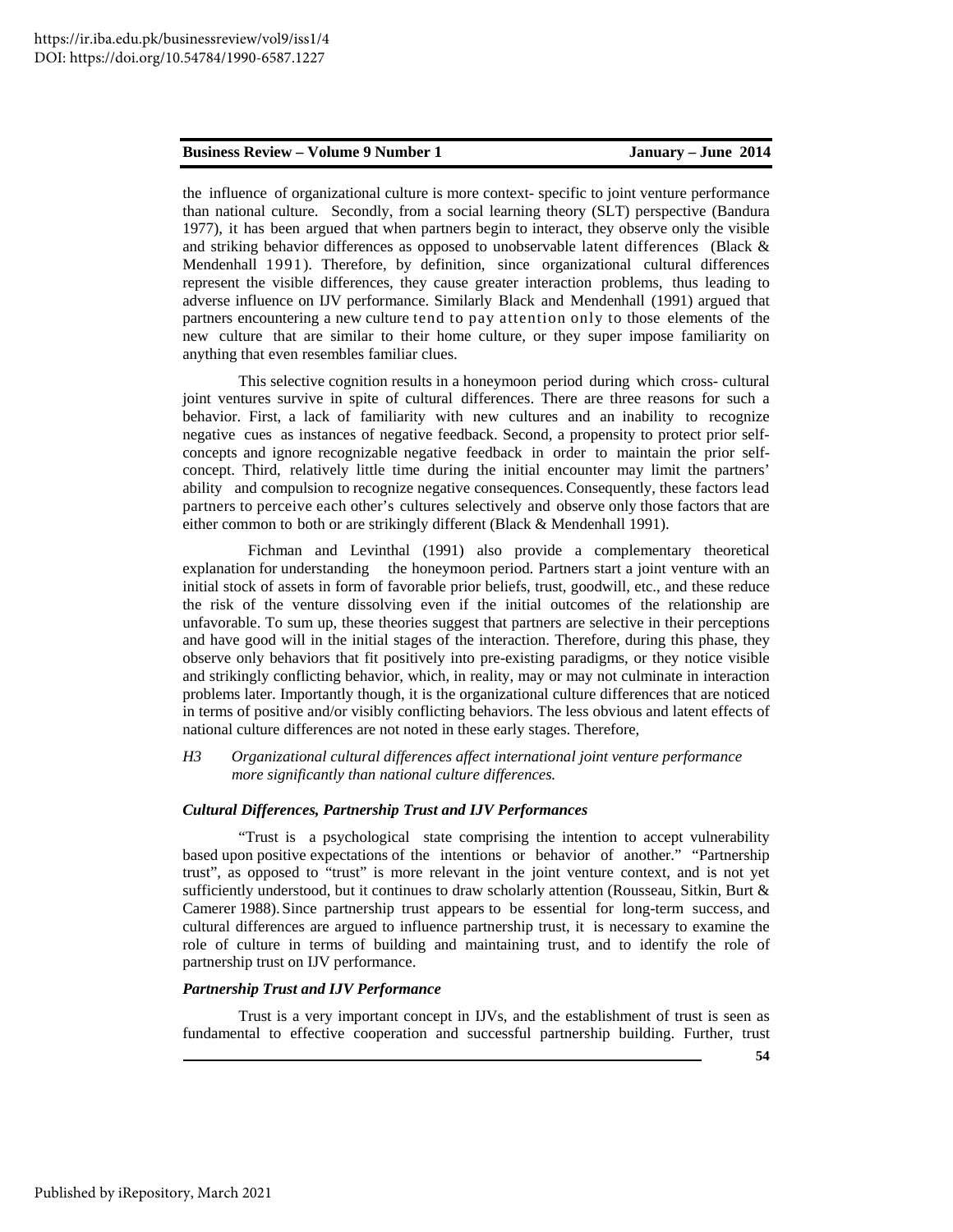reduces, or manages complex and uncertain realities far more quickly and economically than prediction, authority or bargaining. Many definitions of trust exist in the literature. One of the most useful is Gambetta's (1988:217): "Trust is a particular level of the subjective probability with which an agent assesses that another agent or group of agents will perform a particular action both before he can monitor such action and in a context in which it affects his own action. When we say we trust someone or that someone is trustworthy, we implicitly mean that the probability that he will perform an action that is beneficial or at least not detrimental to us is high enough for us to consider engaging in some form of cooperation with him." Trust has been acknowledged in transaction cost theory to be the most efficient mechanism for overseeing transactions (Ouchi 1980, Fey 1997). Trust can act like the glue that holds together and stabilizes a relationship, and it accomplishes this stabilization by inducing reciprocity and coordinating action (Fey 1997; Ouchi 1980; Blau 1964). Trust begins to develop when one partner exercises forbearance, and this, in turn, creates the opportunity to develop some reverse goodwill through reciprocity that, it leads to more trust building (Frey 1997). Additionally, the stock of goodwill can be used at a later time when the need arises. Thus, trust can be said to facilitate tolerance of unavoidable short-term inequities that, in the absence of trust, could be a source of potential conflict. Trust fosters this tolerance by creating a long-term orientation in which partners might expect reciprocal behavior and greater benefits. Having trust in the partner allows for a looser formal contractual relationship since trust can partially replace such a contract. It has been argued that trust is advantageous because it strengthens inter organizational ties (Fichman & Levinthal 1991), speed contract negotiations (Reve 1990), reduces transaction costs (Bromiley & Cummings 1993; Parkhe 1993d) and breeds repeated ties (Gulati 1995). Studies have found that partnership trust positively influences communication, cooperation, commitment and conflict resolution between partners, thus improving partner interaction and venture performance (Anderson, Lodish & Weitz 1987; Anderson & Narus 1990; Anderson & Weitz 1989; Parkhe1993d; Roberts & O' Reilly 1974).

IJV scholars (Hebert 1994; Parkhe 1993) have asserted that trust reduces the incentives for opportunistic behavior, and thus reduces transaction costs in IJVs by inducing the partner to take a longer-term view. These actions results in the long-term viability and efficiency of IJVs (Beamish & Banks 1987).

 Previous empirical studies have found a statistically significant direct relationship between partnership trust and IJV performance, and have found partnership trust to be a fundamental factor in the formation, stability and survival of IJV (Inkpen, Currall & Hughes 1995; McAllister 1995; Mohr & Spekman 1994). Mohr and Spekman (1994) found that partnership trust positively influences IJV performance. Further, Zaheer and Venkatraman (1995) found partnership trust to be a required characteristic for the functioning of a partnership, and Ink pen, Currall and Hughes (1993) found that partnership trust influences venture performances through forbearance as a mediating variable. Building on the above discussions and past theoretical work (e.g. Gulati 1995; Madhok 1995; Parkhe 1993; Beamish 1984) and empirical work (e.g. Hebert 1994; Inkpen 1992; and Subieta 1991), it is asserted that trust is of central importance for IJVs to perform well. Thus,

*H4: Partnership trust positively influences international joint venture performance.*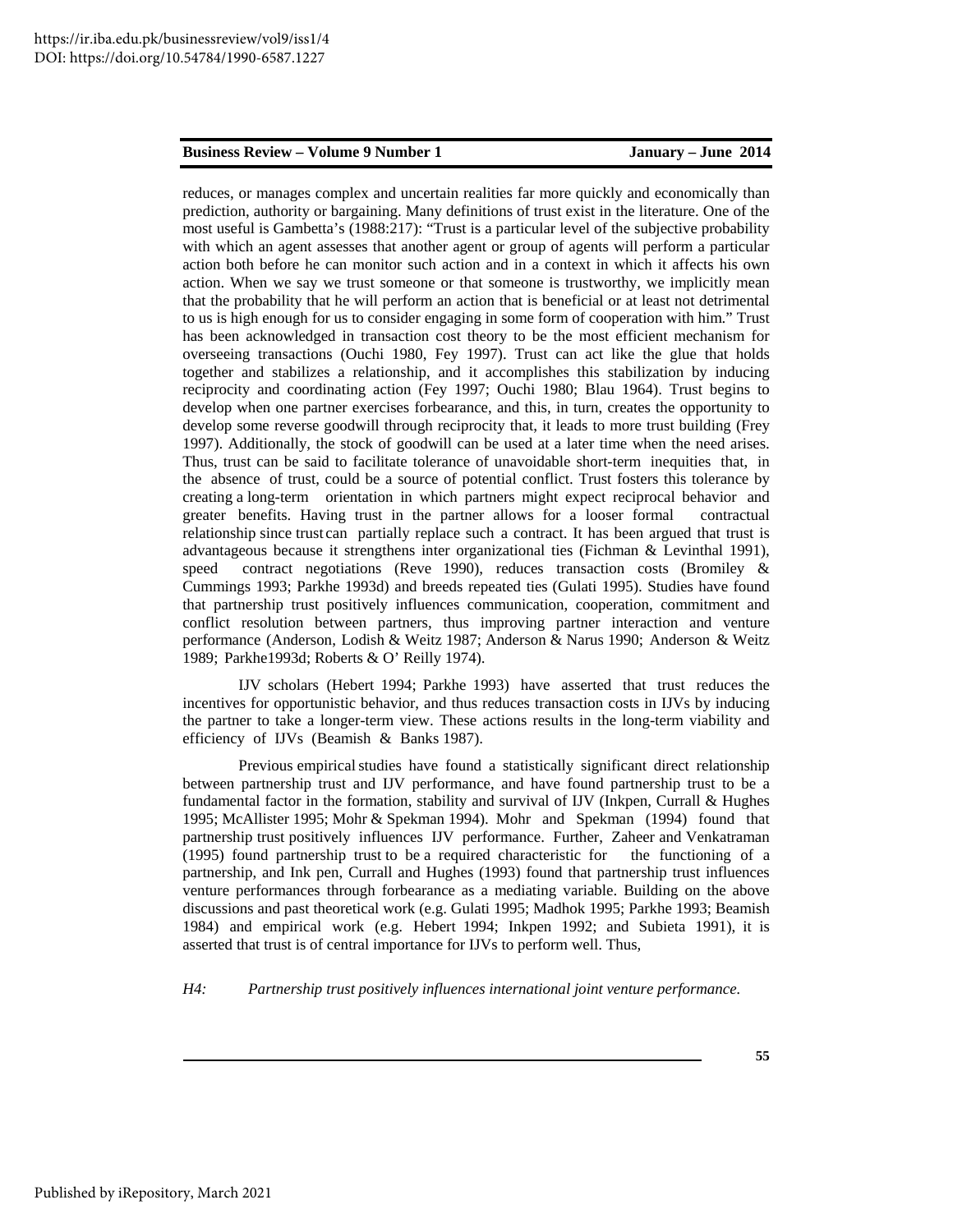# *National and Organizational Cultural Differences, Partnership Trust and IJV Performance*

 If partnership trust is central to the functioning of joint ventures, it is of interest to identify how cultural differences influence partnership trust. More specifically, it is of interest to focus on partnership trust (as opposed to multiple layers of trust) and how it is developed.

 In an inter-organizational context, Zucker (1986) identified several mechanisms that result in inter- organizational trust and classified them into three modes. First *characteristicsbased trust* may develop based on similarity of characteristics such as family background, ethnicity, sex or nationality. In cases like this, background understandings are presumed to be held in common, smoothing out or eliminating negotiation over terms of exchange and making it more likely that the outcome of the exchange is satisfactory (Zucker 1986). In the context of IJVs, similarity of nationality serves as this index. Empirical studies that focused on international strategies of firms found that similarity of nationality has been a positive factor in terms of future investment and expansion (Davidson 1980; Kogut & Singh 1988; Shane1994). Characteristics-based trust then is closely linked to national culture.

 Second, *process-based trust* is developed based on the interaction between the partners whereby communication, cooperation, commitment and conflict resolution problems associated with cross-cultural interaction play a significant role (Pothukuchi 1999). In the business world, mechanisms such as reputation (a symbolic representation of past exchange history) and brand name (a deliberately constructed proxy for reputation), are proposed as indicators of process based trust (Zucker 1986). Gulati (1995) found that repeated alliances between the same partners breeds interfirm trust based on mutual experiences. Process-based trust then appears to be more closely linked to organizational culture. Finally, *institutional-based trust* is embedded in formal mechanisms rather than in overt cultural characteristics, or in the past history of exchange. Zucker (1986) notes that institutional-based trust can be person or firm specific (e.g., medical doctors), or based on intermediary mechanisms (bank supervision of escrow accounts).

 In the context of IJVs, Parkhe (1993d) identified mechanisms such as certification, credentialing or professional associations (such as New York Stock Exchange) as examples of firm specific institutional mechanisms. Parkhe (1993d) also identified holding, mutual hostages, reciprocal agreements, contractual provisions in formal partnership agreements and inflicting penalties for omission of cooperative behaviors as examples of intermediary mechanisms. Both national *and* organizational cultural differences, then, have an adverse influence on partnership trust. As discussed earlier, national and organizational culture differences cause interaction problems between partners in the form of communication, cooperation, commitment and conflict resolution. It has been argued (e.g. Anderson, Lodish & Weitz 1987; Anderson & Narus 1990; Anderson & Weitz 1989) that communication is an important instrument in influencing trust between partners. In an empirical study of 690 relationships involving manufactures and their sales agents, Anderson and Weitz (1989) found very strong relationship between trust and communication wherein both the variables positively influenced each other. In another empirical study of manufacturing and distribution firms, Anderson and Narus (1990) found strong empirical support for the relationship between communication and trust. They found that communication affects cooperation in the partnership, and that, in turn affects trust.

Similarly, researchers concluded (Anderson & Narus 1990; Axelrod 1984; Parkhe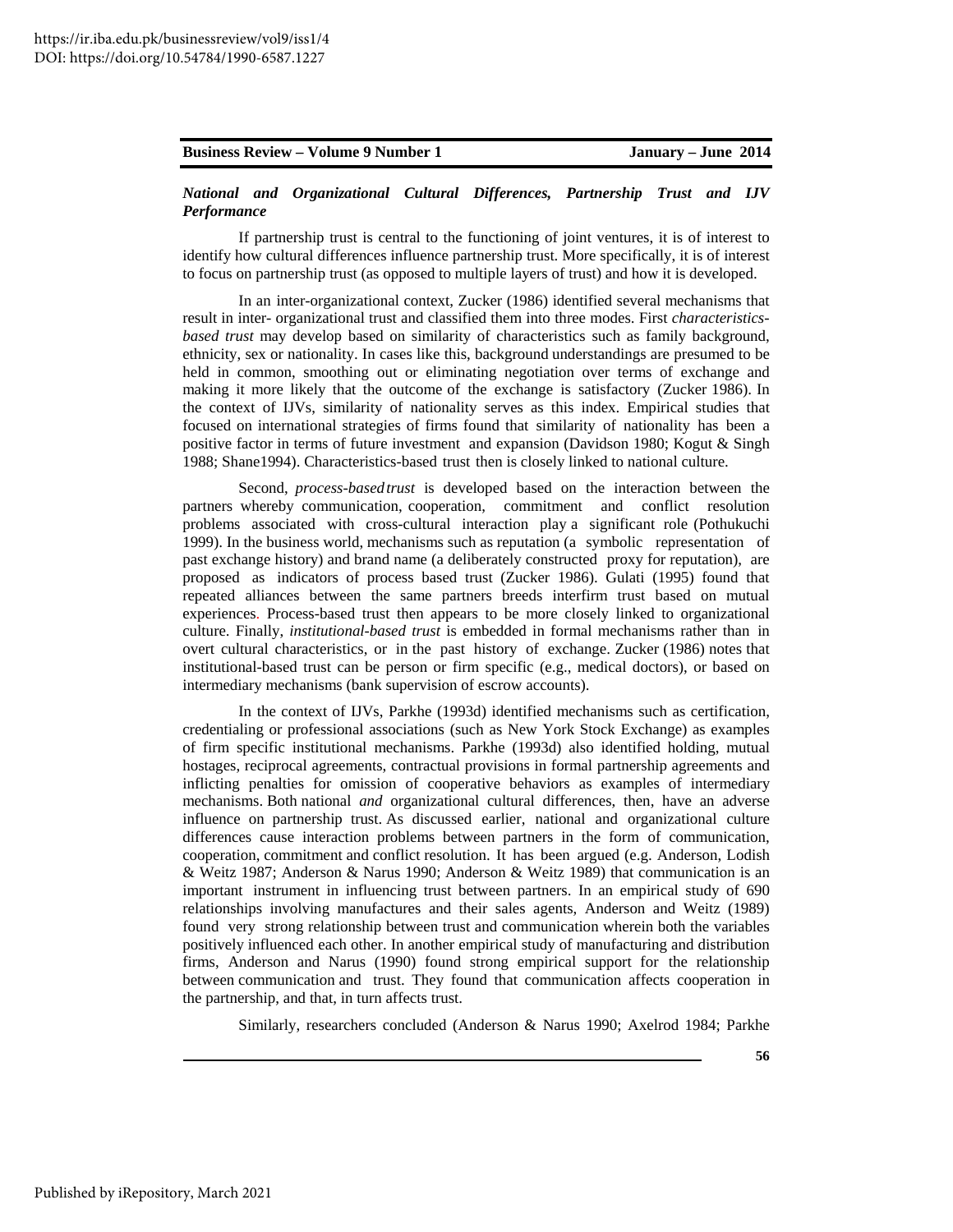1993d; Ring & Van de Ven 1994) that cooperation between partners influences trust between partners. A growing and successful history of cooperation results in an increased potential for the future relationship, and creates a positive reputation for both firms as trustworthy partners (Axelrod 1984). From the perspective of symbolic interactionism, trust, interpersonal cooperation and teamwork intertwine in ways that mutually influence each other (Jones & George 1998). Anderson and Narus (1990) empirically found that cooperation affects trust in inter organizational partnerships.

 Researchers (Anderson & Weitz 1990; Parkhe 1993d; Ring & Van de Ven 1994) propose that commitment and trust between partners are interactive and necessary for successful alliance formation and performance. There are arguments that highlight the interdependent relationship between trust and commitment. Parkhe (1993d) points out that one of the functions of trust is to generate cooperation between parties involved in the exchange. Partners create positive exit barriers that reduce fear of opportunism, while trust induces assurance about other's intentions and relationship's viability. Exante measures of commitment seek to enhance trust through a show of good faith, and lock the partners into delivering expected performance for fear of losing valuable resources (Parkhe1993d). In an argument emphasizing the reciprocal relationship, Anderson and Weitz (1990) argued that building commitment involves undertaking genuine risks on the part of both parties, and that assuming risk in turn deepens one's commitment fueling a process of signaling and reciprocation. Trust between the parties enables them to undertake these risks, and thereby facilitates commitment.

Researchers also argued that trust is at the center of preferred mode of conflict resolution (Peterson & Shimada 1978; Sullivan, Peterson, Kameda & Shimada 1981). If parties trust one another, then re-negotiation of the formal contract or the use of arbitration is unnecessary (Ballon 1978; Peterson & Shimada 1978). In a study that explored the relationship between conflict resolution and trust involving Japanese-American joint ventures in Japan, Japanese managers perceived a higher level of future mutual trust when disputes are resolved through conferral, except when Americans are in-charge of operations (Sullivan, Peterson, Kameda & Shimada 1981). This implies that the level of trust in the partners influence the choice of conflict resolution mechanism.

 Interaction processes between potential partners is a dynamic two-way process that requires trust. However, adverse interaction processes negatively affect process-based trust that in turn might negatively affect partner selection. The opposite is also true wherein positive interaction reinforces partnership trust that in turn promotes appropriate (mutually amicable) behaviors (Pothukuchi 1999). This two- way relationship between communication, cooperation, commitment and conflict- resolution processes and partnership-trust highlights the importance of these interaction processes as trust producing mechanisms (process based).

 As discussed earlier, national and organizational culture differences adversely influence these interaction processes. Cumulatively, these arguments imply that national and organizational cultural differences adversely influence process-based trust- producing mechanisms, and through these mechanisms, negatively affect partnership trust. It has also been argued, and empirically established, that partnership trust significantly influences IJV performance. Thus, partnership trust mediates the relationship between cultural differences and IJV performance through a chain of interaction processes.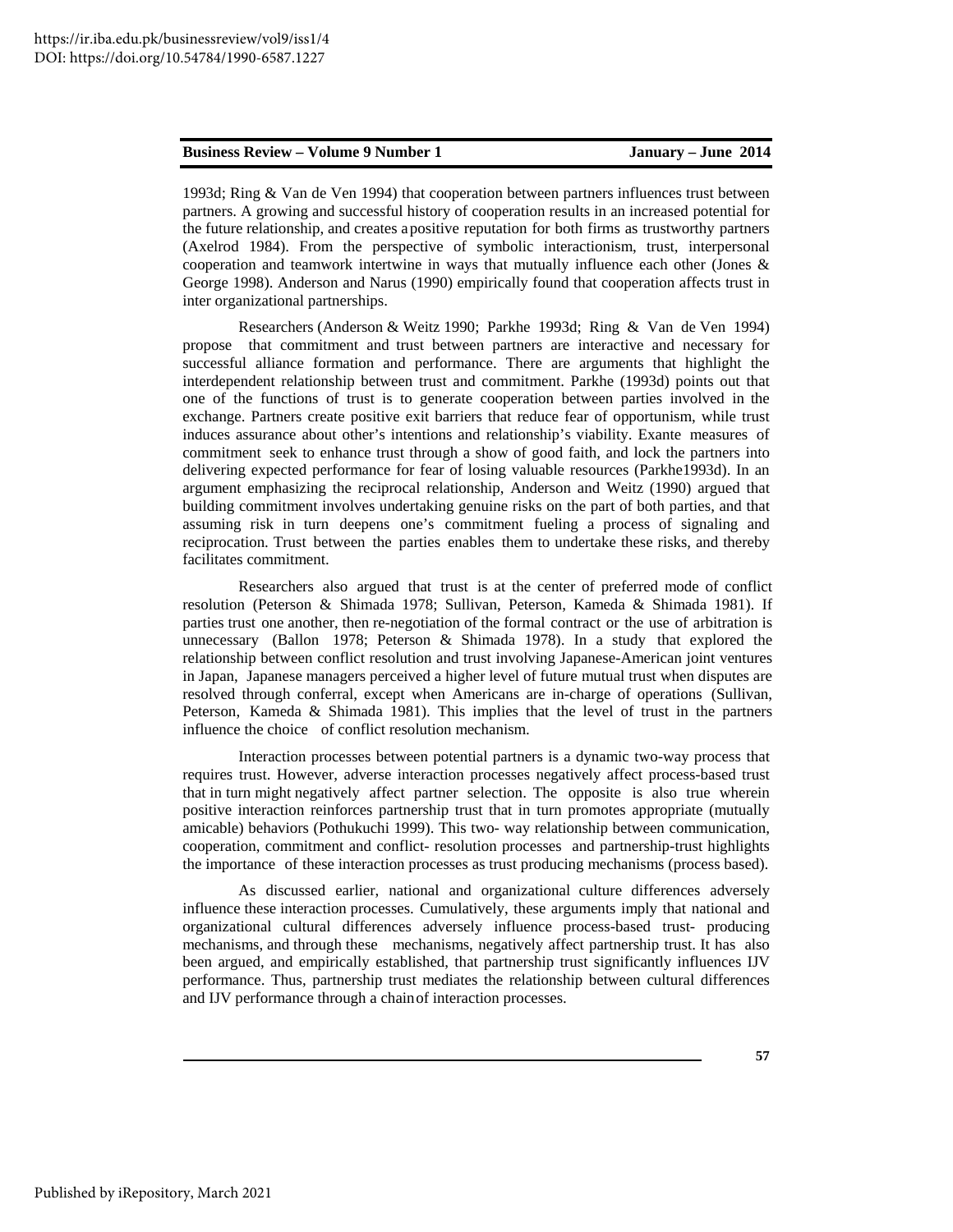- *H5: National culture differences adversely influence international joint venture performance through partnership trust as a mediating variable*
- *H6: Organizational culture differences adversely influence international joint venture performance through partnership trust as a mediating variable.*

#### **Summary and Conclusions**

The purpose of this study was to theoretically explore how organizational cultural differences, national cultural differences and trust between partners can influence the IJV performance. In previous studies, it has been argued that cultural differences have a negative influence on the IJV performance; however, empirical findings have been confusing and contradictory. Some studies have found a positive relationship between partner's cultural differences and IJV performance, while other found a negative relationship, and yet others found no relationship between the two constructs at all. These contradictory findings continue to confuse the nature of the relationship between cultural differences and IJV performance. This study proposes a theoretical construct to examine these complex relationships. The findings of this study are as follows. First, in terms of the relationship between national cultural and IJV performance, it is found that differences in the national cultures of IJV partners may cause communication, cooperation, commitment and conflict resolution problems, and these interaction problems are found to adversely influence IJV performance. Secondly, with regard to the relationship between organizational culture and IJV performance, it can be concluded that differences in organizational culture of IJV partners' results in conflicting expectations, behaviors and interaction problems, and these adversely influence IJV performance. Thirdly, in the case of national versus organizational cultural differences and IJV performance, it is argued that organizational cultural differences represent the visible differences as opposed to the latent effects of national cultural, and they cause greater interaction problems between the IJV partners. Thus, it can be concluded that organizational cultural differences between the partners affect the IJV performance more significantly than the national culture differences. Fourthly, in the case of partnership trust and IJV performance, it is found that partnership trust positively influences communication, cooperation, and commitment and conflict resolution between partners, thus improving partner interaction and venture performance. Finally, in terms of national culture, partnership trust and IJV performance, it is argued that national and organizational cultural differences adversely influence process- based, trust-producing mechanisms and thus, partnership trust. It is also empirically established that partnership trust significantly influences IJV performance. Therefore, partnership trust mediates the relationship between cultural differences and IJV performance through a chain of interaction processes.

 This study has a number of limitations. The present study primarily relies on Hofstede's (1980) and Hofstede et al. (1990) dimensions of national and organizational cultures. While these measures are used in this study as they represent the most empirically accepted and used dimension of culture, they do not represent a comprehensive list of cultural dimensions used by previous studies. For instance, low and high context communication dimensions have been theoretically proposed to influence the nature of communication and cooperation between partners (Chen, Chen & Meindl 1998; Gudykunst 1994; Gudykunst & Ting- Toomey 1988). There are also other measures including value orientations (Kluckhohn & Strodtbeck 1961), pattern variables (Parsons & Shil, 1951),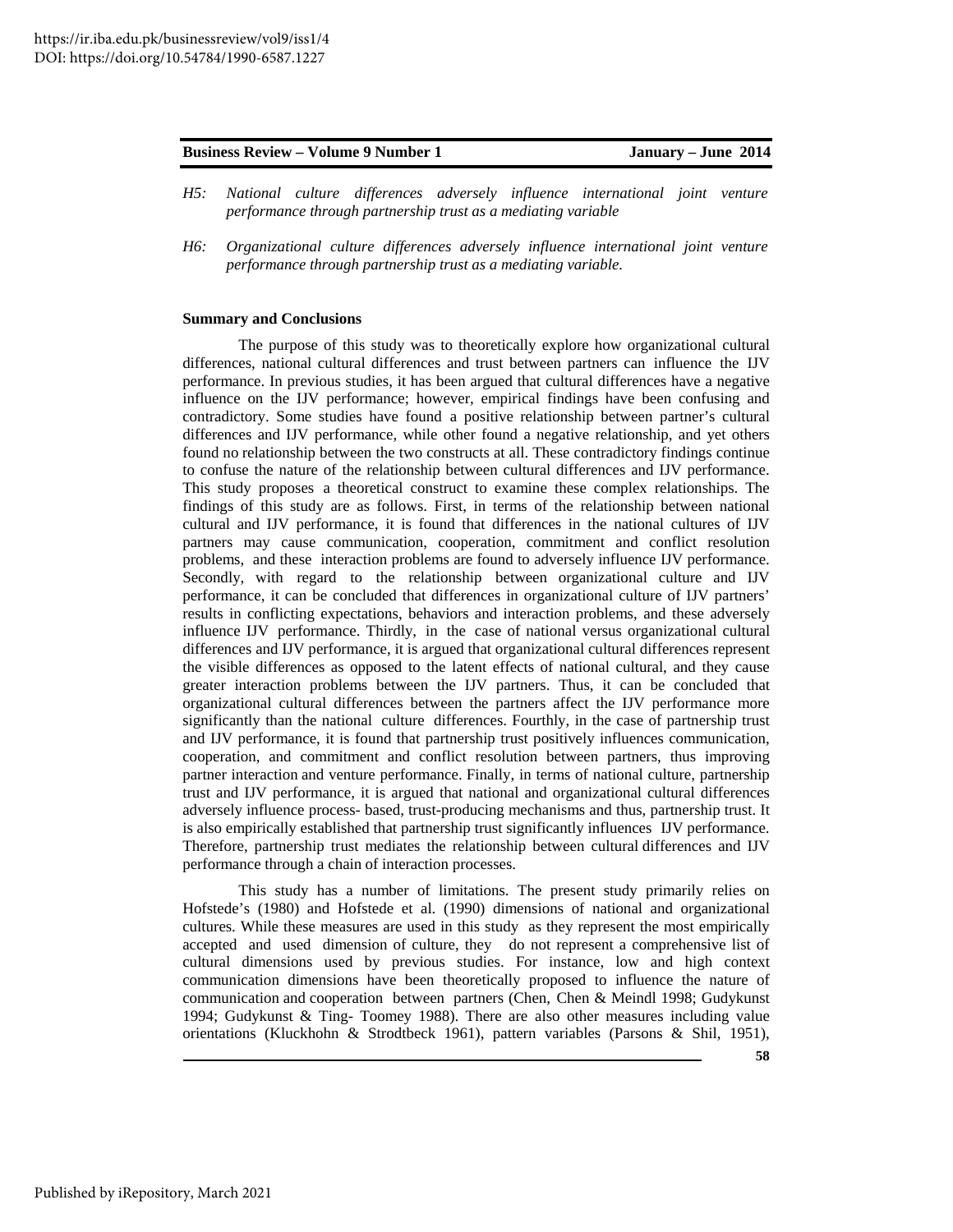structural tightness (Boldt, 1978) that have not been used in this study. The scope of this study, then, is limited to the representativeness of Hofstede's (1980; 1990) dimensions. Future studies can explore and test the usefulness of other culture dimensions.

#### **References**

Adler, N.J. (1986*) International Dimensions of Organizational Behavior*. Boston, MN: Kent

Adler, N.J. (1997). *International Dimensions of Organizational Behavior*. Cincinnati, OH: South-Western College Publishing.

 Adler, N.J. (2002). *International Dimensions of Organizational Behavior*. Cincinnati, OH: South- Western Thomson Learning.

Adler, N.J. and Graham, J.L. (1989) 'Cross-Cultural Interaction: The International Comparison Fallacy', *Journal of International Business Studies* 20: 515-537.

 Agarwal, S. (1993) 'Influence of formalization on role stress, organizational commitment, and work alienation of salespersons: A cross-national comparative study', *Journal of International Business Studies* 24(4): 715-739.

Alter, C. and Hage, J. (1993) *Organizations Working Together*. Sage Publishers: Newbury Park, CA. Anderson, E. and Weitz, B.A. (1989) 'Determinants of continuity in conventional industrial channel dyads', *Marketing Science* 8: 310- 323.

 Anderson, E., Lodish, L.M. and Weitz, B.A. (1987) 'Resource allocation behavior in conventional channels', *Journal of Marketing Research* 24: 254-265.

Anderson, J.C. and Narus, J.A. (1990) 'A model of distribution firm and manufacturing firm working partnerships', *Journal of Marketing* 54: 42-58.

Axelrod, R. (1984) *The evolution of cooperation*. New York: Basic Books.

Ballon, R.J. (1978) 'A European views the Japanese', *The Wheel Extended*, Summer : 1-5.

Bandura, A. (1977) *Social learning theory*. Englewood Cliffs, NJ: Prentice-Hall.

 Barkema, H., Bell, J. and Pennings, J. (1996) 'Foreign entry, cultural barrier, and learning' *Strategic Management Journal* 17: 151-166.

 Baskin, O.W. and Aronoff, C.E. (1980) *Interpersonal Communication in Organizations*. Santa Monica, CA: Goodyear Publishing Company, Inc.

Beamish, P.W. and Banks, J.C. (1987) 'Equity joint ventures and the theory of the multinational enterprise', *Journal of International Business Studies* 18: 1-16.

 Beamish, P.W. (1984) Joint venture performance in developing countries. Unpublished doctoral dissertation, University of Western Ontario.

Benito, G. and Gripsurd, G. (1992) 'The expansion of foreign direct investment: Discrete rational location choices or a cultural learning process'? *Journal of International Business Studies* 23: 461-476.

Black, J.S. and Mendenhall, M. (1991) 'The U-Curve Adjustment Hypotheses Revisited: A Review and Theoretical Framework', *Journal of International Business Studies* 23(2): 225-47.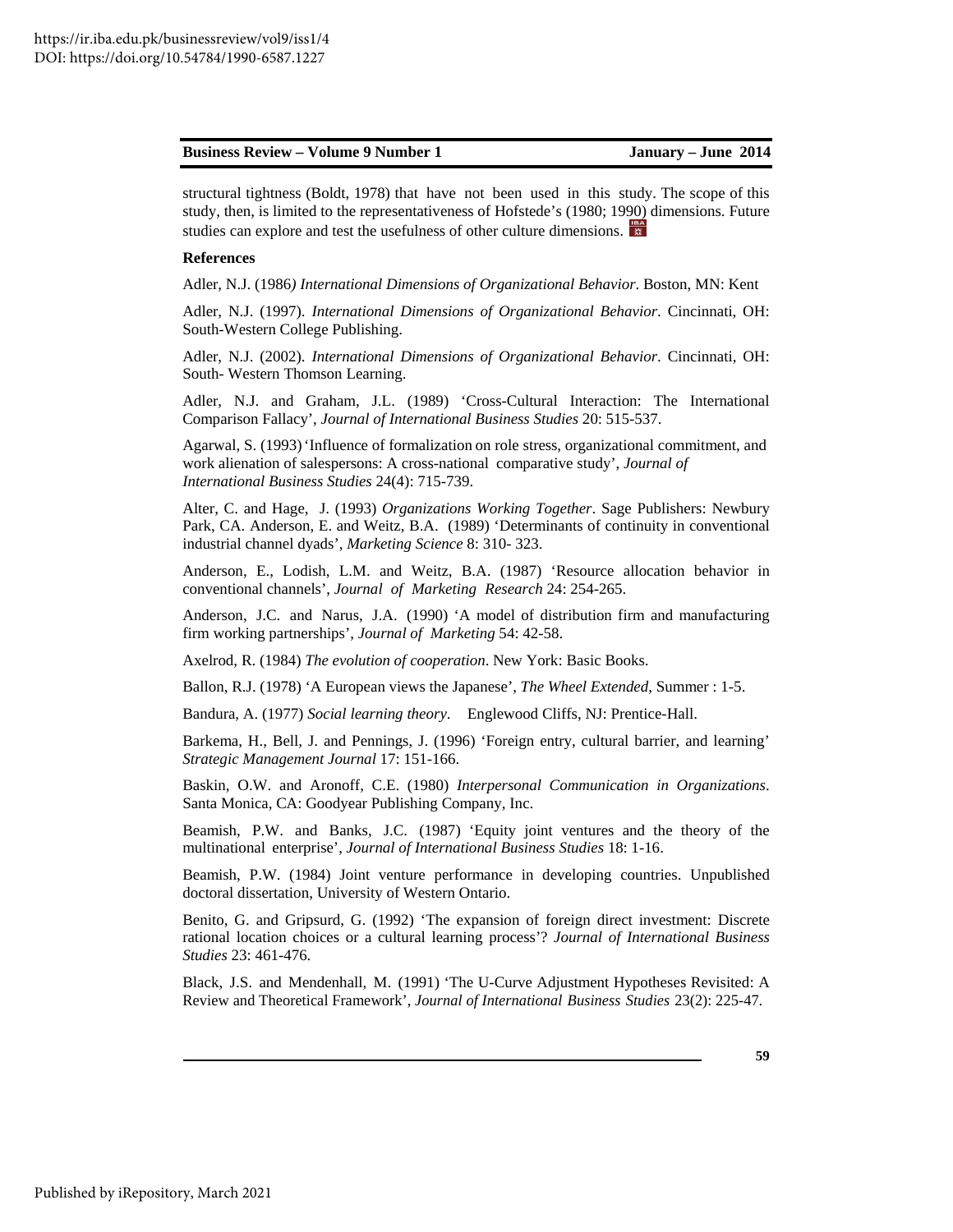Blake, R.R. and Mouton, J.S. (1964) *The managerial grid*. Houston, TX: Gulf.

 Blodgett, L.L. (1992) 'Factors in the instability of international joint ventures: An event history analysis', *Strategic Management Journal*, 13(6): 475-481.

 Bromiley, P. and Cummings, L.L. (1993) 'Organizations with trust: Theory and measurement' Academy of Management Annual Meetings, Atlanta.

Burns, T. and Stalker, G.M. (1961) *The management of innovation*. London: Tavistock.

Business Week. (1986) 'Corporate odd couples: Joint ventures are the rage, but the matches often don't work out', *Business Week*, July 21: 100-105.

Business Week. (1989) 'When U.S. joint ventures with Japan go sour', *Business Week*, July 24: 30-31.

Chen, C.C., Chen, X. and Meindl, J.R. (1998) 'How can cooperation be fostered? The cultural effects of individualism-collectivism', *Academy of Management Review* 23(2): 285-304.

 Cox, T.H. (1993) *Cultural Diversity in Organizations*. San Francisco: Berrett-Koehler Publishers.

 Cullen, J., Johnson, J.L. and Sakano, T. (1995) 'Japanese and Local Partner Commitment to IJVs: Psychological Consequences of Outcomes and Investments in the IJV Relationship', *Journal of International Business Studies* 26(1): 91-115.

 Davidson, W. (1980) 'The location of foreign direct investment activity: Country characteristics and experience effects', *Journal of International Business Studies* 11: 9-23.

 Deloitte, Haskins and Sells International. (1989) *Teaming up for the nineties-Can you survive without a partner?* New York: Deloitte, Haskins and Sells.

 De Vos, G.A. (1980) 'Ethnic adaptation and minority status', *Journal of Cross-Cultural Psychology* 11(1): 101-124.

Fedor, K.J. and Werther, J. (1995) 'Making Sense of Cultural Factors in International Alliances', *Organizational Dynamics* 23(4): 33- 48.

 Fichman, M. and Levinthal, D.A. (1991) 'Honeymoons and the liability of adolescence: A new perspective on duration dependence in social and organizational relationships', *Academy of Management Review* 16: 442-468.

Gambetta, D. (1988) *Trust: Making and breaking cooperative relations*. New York: Basil Blackwell.

Geringer, J.M. and Herbert, L. (1989) 'Control and performance of international joint ventures', *Journal of International Business Studies* 20(2): 235-254.

Geringer, J.M. and Herbert, L. 1991. Measuring performance of international joint ventures. Journal of International Business Studies, 22(2): 249-263.

Geringer, J.M. and Woodcock, C.P. (1989) 'Ownership and control of Canadian joint ventures', *Business Quarterly* 54(1): 97-101.

 Goldenberg, S. (1988) *Hands across the ocean: Managing joint ventures*. Boston: Harvard Business School Press.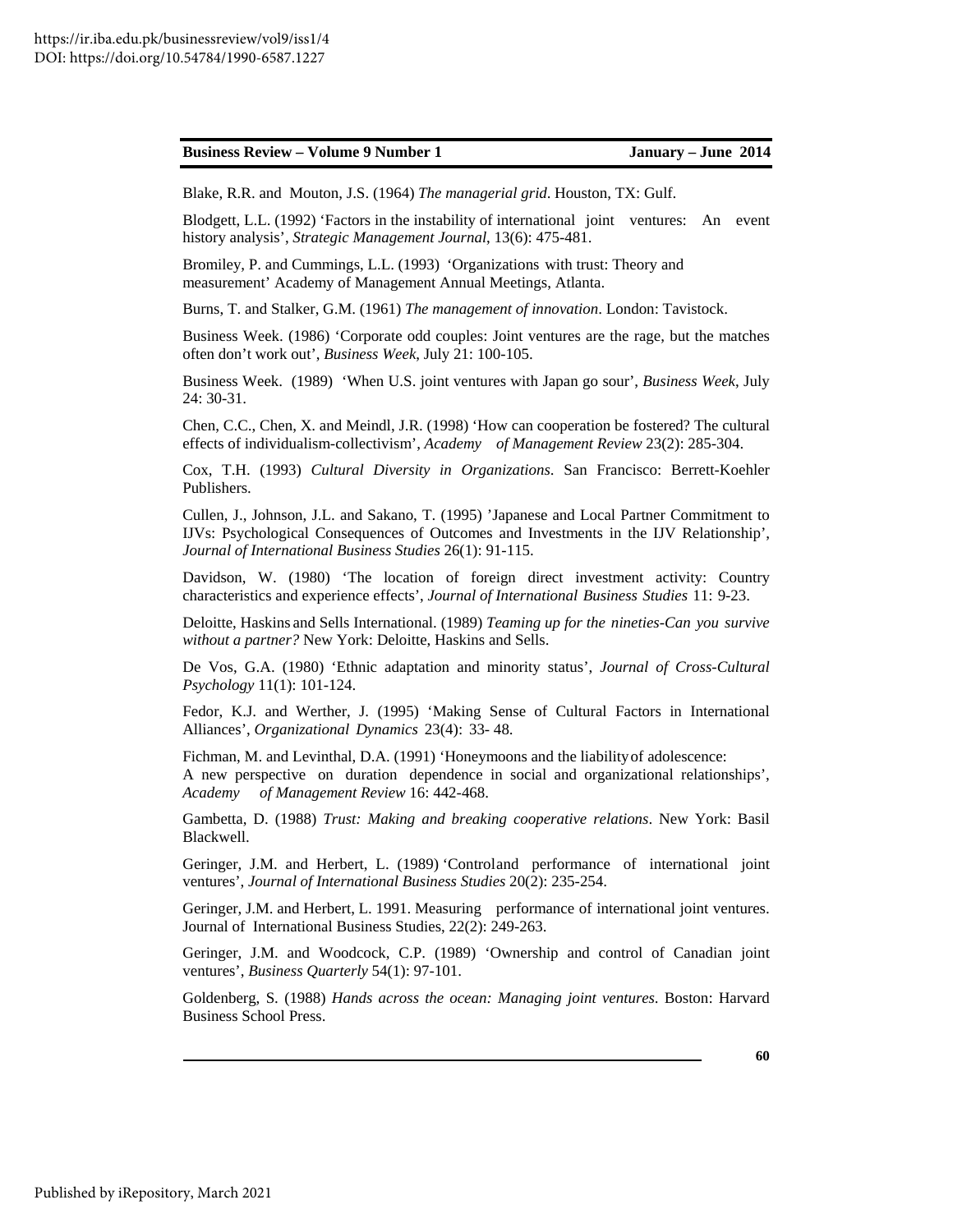Gulati, R. (1995) 'Does Familiarity Breed Trust? The Implications of Repeated Ties for Contractual Choice in Alliances', *Academy of Management Journal* 38(1): 85-112.

Harrigan, K.R. (1985) *Strategies for Joint Venture Success. Lexington*. MA: Lexington Books.

 Harrigan, K.R. (1988) 'Strategic Alliances and Partner Asymmetries' in F.J. Contractor & P. Lorange (eds.), *Cooperative Strategies in International Business*: 205-226. Lexington, MA: Lexington Books.

Henderson, D.F. (1975) *Foreign Entries in Japan*. Chapel Hill: University of North Carolina Press.

Herdert, M. and Morris, D. (1988) 'Trends in international collaborative agreements' in F. Contractor and P. Lorange (eds.), *Cooperative strategies in international business*: 99-109. Lexington, MA: Lexington Books.

Hofstede, G. (1967) *The game of budget control*. London: Tavistock.

Hofstede, G. (1980) *Culture's consequences*. Beverly Hills, CA: Sage.

 Hofstede, G., Neuijen, B., Ohayv, D.D. and Sanders, G. (1990) 'Measuring Organizational Cultures: A Quantitative Study across Twenty Cases', *Administrative Science Quarterly*, 35: 286-316.

 Inkpen, A.C., Currall, S.C. and Huges, S. (1995) 'International Joint Venture Trust: An Empirical Examination', *Academy of Management*, Vancouver.

 Jablin, F.M. (1987a) 'Formal organizational structure' in F.M. Jablin, L.L. Putnam, K.H. Roberts and L.W. Porter(eds.), *Handbook of organizational communication*: 389- 419. Newbury Park, CA: Sage.

Jablin, F.M. (1987b) 'Organizational entry, assimilation, and exit' in F.M.

Jablin, L.L. Putnam, K.H. Roberts and L.W. Porter (eds.), *Handbook of organizational communication*: 679-740. Newbury Park, CA: Sage. Janger, A.R. (1980) *Organization of international joint ventures*. New York: Conference Board.

 Johnson, J.L., Sakano, T. and Onzo, N. (1990) 'Behavioral Relations in Across-Culture Distribution Systems: Influence, Control and Conflict in U.S. Japanese Marketing Channels', *Journal of International Business Studies* 21(4): 639-655.

Jones, G.R. and George, J.M. (1998) 'The experience and evolution of trust: Implications for cooperation and teamwork', *Academy of Management Review* 23(3): 531-546.

Killing, J.P. (1983) *Strategies for joint venture success*. New York: Praeger.

Kogut, B. and Singh, H. (1988) 'The effect of natural culture on the choice of entry mode', *Journal of International Business Studies* 19: 411-432.

Lane, H.W. and Beamish, P.W. (1990) 'Cross-Cultural Cooperative Behavior in Joint Ventures in LDCs', *Management International Review* 30(special Issue): 87-102.

 Madhock, A. (1995) 'Revisiting Multinational Firms' Tolerence for Joint Ventures: A Trust-Based Approach', *Journal Of International Business Studies* 26(1): 117-137.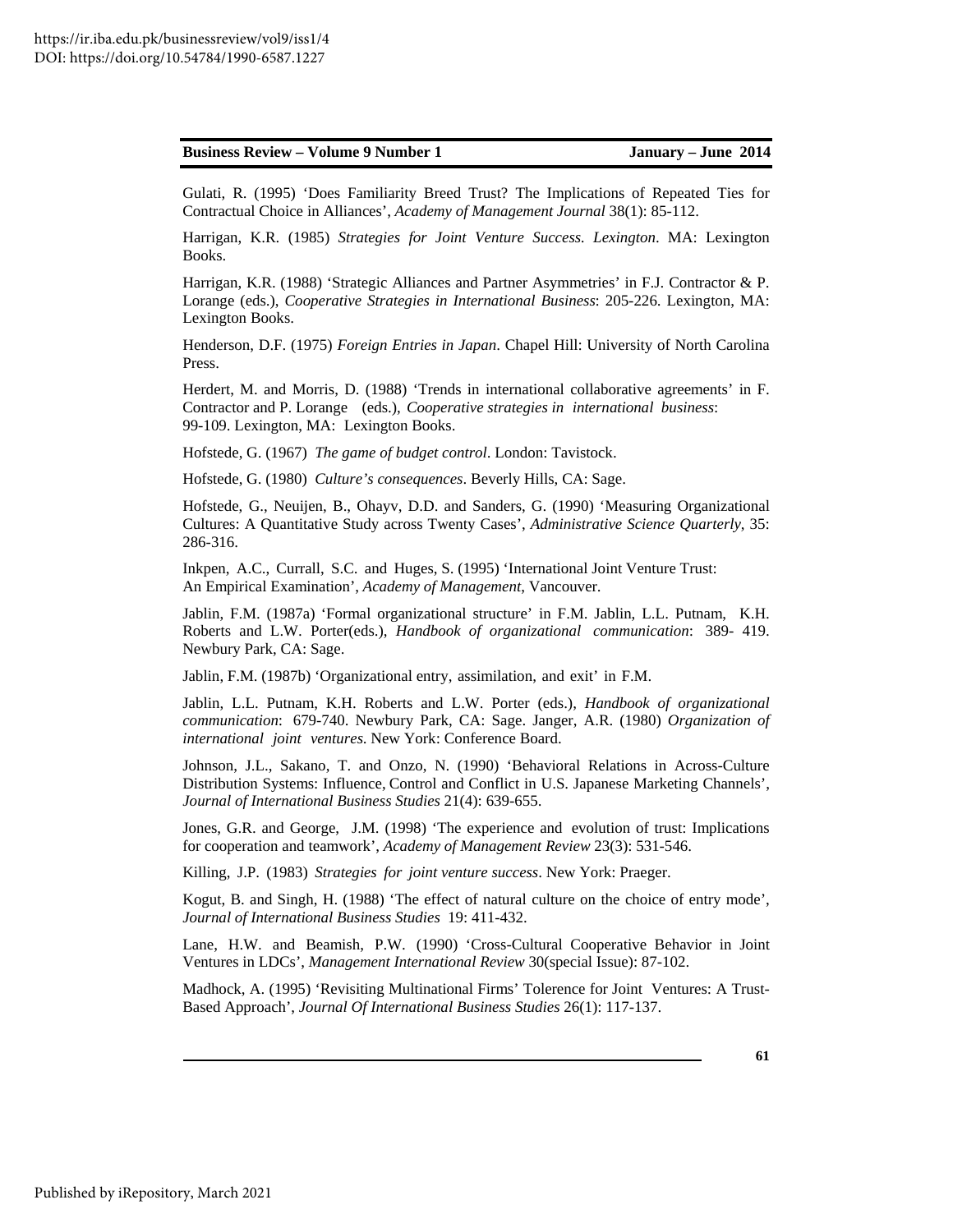Mc Allister, D.J. (1995) 'Affect- and Cognition-Based Trust as Foundations for Interpersonal Cooperation in Organizations', *Academy of Management Journal* 38(1): 24-59.

Mohr, J., and Spekman, R. (1994) Characteristics of Partnership Success: Partnership Attributes, Communication Behavior, and Conflict Resolution Techniques', *Strategic Management Journal* 15(2): 135-152.

 Monge, P.R. and Eisenberg, E.M. (1987) 'Emergent communication networks', in F.M. Jablin, L.L. Putnam, K.H. Roberts, and L.W. Porter (eds.), *Handbook of organizational communication*: 304-342. Newbury Park, CA: Sage.

 Ouchi, W.G. (1980) 'Markets, bureaucracies, and clans' *Administrative Science Quarterly*  25:129-142.

 Park, S.H. and Ungson, G.R. (1997) 'Re-examining national culture, organizational complementarity, and economic motivation on joint venture dissolution' *Academy of Management Journal* 40(2): 279-307.

 Parkhe, A. (1991) 'Interfirm Diversity, Organizational Learning, and Longevity in Global Strategic Alliances', *Journal of International Business Studies* 22(4): 579-601.

 Parkhe, A. (1993b) 'Partner nationality and the structure-performance relationship in strategic alliances', *Organization Science* 4(2): 301-324.

 Parkhe, A. (1993c) 'Strategic alliance structuring: A game theoretic and transaction cost examination of interfirm cooperation', Academy of International Business Meeting, Hawaii.

Peters, T.J. and Waterman, R.H. (1982*) In search of excellence: Lessons from America's best run companies.* New York: Harper & Row.

 Poole, M.S. (1985) 'Communication and organizational climates: Review, critique, and a new perspective', in R.D. McPhee and P.K. Tompkins (eds.), *Organizational Communication: Traditional Themes and New Directions*: 79-108. Beverly Hills, CA: Sage.

Porter, M.E. and Fuller, M.B. (1986) 'Coalitions and global strategies', in M.E. Porter (ed.), *Competition in global industries*: 315-343. Cambridge, MA: Harvard University Press.

Roberts, and L.W. Porter (eds.), *Handbook of Organizational Communication*: 549-599. Newbury Park, Ca: Sage.

 Peterson, R.B. and Shimada, J.Y. (1978) 'Sources of management problems in Japanese-American joint ventures' *Academy of Management Review* 3: 796-804.

 Redding, W.C. (1972) *Communication within the organization: An interpretive review of theory and research*. New York, NY: Industrial Communication Council.

Reve, T. (1990) 'The firm as a nexus of internal and external contracts', in M. Aoki, B. Gustafson, and O. Williamson (eds.), The *firm as a nexus of treaties*: 133-161. Newbury Park: Sage.

Ring, P.S. and Van de Ven, A. (1994) 'Developmental processes of cooperative inter organizational relationships', *Academy of Management Review* 19: 90-118.

 Roberts, K.H. and O'Reilly, C.A.O. (1974) 'Measuring organizational communication', *Journal of Applied Psychology* 59: 321-326.